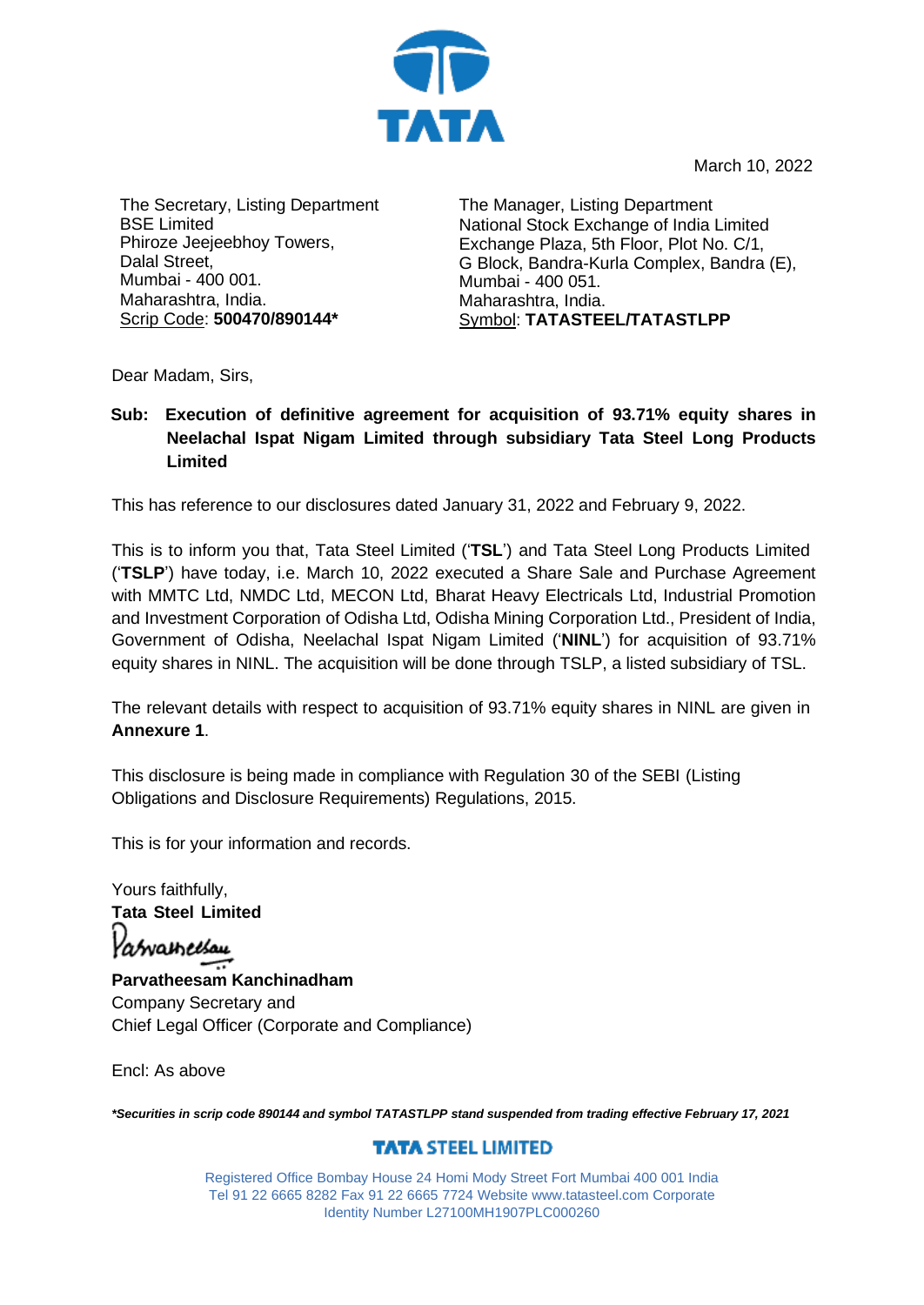

| SN. | <b>Particulars</b>                                                                                                                                                                                               | <b>Details</b>                                                                                                                                                                                                 |
|-----|------------------------------------------------------------------------------------------------------------------------------------------------------------------------------------------------------------------|----------------------------------------------------------------------------------------------------------------------------------------------------------------------------------------------------------------|
| 1.  |                                                                                                                                                                                                                  | Neelachal Ispat Nigam Limited ('NINL') has<br>a 1.1 mtpa integrated iron and steel plant<br>at Kalinganagar Odisha, along with iron ore<br>mines with a reserve of ~90 MT.                                     |
|     | Name of the target entity, details in brief<br>such as size, turnover etc                                                                                                                                        | The revenue of NINL for the previous 3<br>financial years is as follows:                                                                                                                                       |
|     |                                                                                                                                                                                                                  | FY 2020-21: ₹24 crore<br>FY 2019-20: ₹941 crore<br>FY 2018-19: ₹2,025 crore                                                                                                                                    |
| 2.  | Whether the acquisition would fall within                                                                                                                                                                        |                                                                                                                                                                                                                |
|     | related party transaction(s) and whether                                                                                                                                                                         |                                                                                                                                                                                                                |
|     | the promoter/ promoter group/ group                                                                                                                                                                              |                                                                                                                                                                                                                |
|     | companies have any interest in the entity                                                                                                                                                                        | <b>No</b>                                                                                                                                                                                                      |
|     | being acquired? If yes, nature of interest                                                                                                                                                                       |                                                                                                                                                                                                                |
|     | and details thereof and whether the<br>same is done at 'arms-length'                                                                                                                                             |                                                                                                                                                                                                                |
|     | Industry to which the entity being                                                                                                                                                                               |                                                                                                                                                                                                                |
| 3.  | acquired belongs                                                                                                                                                                                                 | Metal & Mining                                                                                                                                                                                                 |
| 4.  | Objects and effects of acquisition<br>(including but not limited to, disclosure of<br>reasons for acquisition of target entity, if<br>its business is outside the main line of<br>business of the listed entity) | The acquisition provides an inorganic<br>growth opportunity for TSLP to grow in the<br>long products business and leverage the<br>captive iron ore mines of NINL.                                              |
|     | Brief details of any governmental or                                                                                                                                                                             |                                                                                                                                                                                                                |
| 5.  | regulatory approvals required for the<br>acquisition                                                                                                                                                             | None                                                                                                                                                                                                           |
| 6.  | Indicative time period for completion of<br>the acquisition                                                                                                                                                      | 45 days from the date of execution of the<br>Share Sale and Purchase Agreement                                                                                                                                 |
| 7.  | Nature of consideration - whether cash<br>consideration or share swap and details<br>of the same                                                                                                                 | Cash                                                                                                                                                                                                           |
| 8.  | Cost of acquisition or the price at which<br>the shares are acquired                                                                                                                                             | The total consideration of ₹12,100 crore<br>reflects the enterprise value, from which<br>the liabilities shall be settled and the<br>balance shall be paid for acquisition of<br>93.71% equity shares in NINL. |
| 9.  | Percentage of shareholding / control<br>acquired and / or number of shares<br>acquired                                                                                                                           | 93.71% equity shares of NINL                                                                                                                                                                                   |